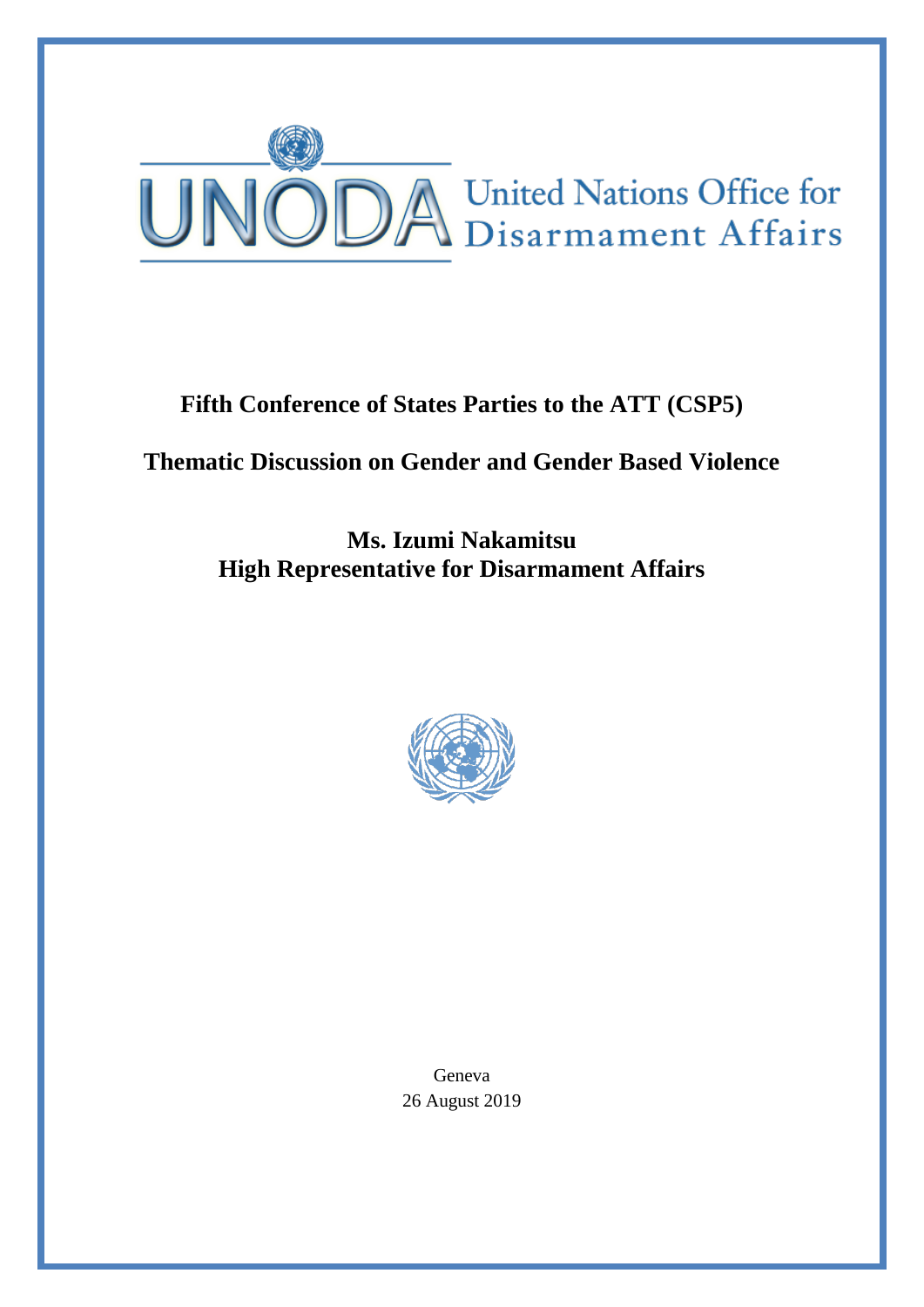Thank you Ambassador Karklins for your kind introduction. And thank you also for championing the important thematic focus on gender and gender-based violence, an issue that is close to my heart, at this year's Conference of State Parties to the Arms Trade Treaty, which this panel can hopefully contribute to.

In an often gender-blind arms control and disarmament world, the inclusion of Article 7.4 in the Arms Trade Treaty is historic because it has elevated gender and gender-based violence concerns to such an important level. It represents an important step towards the overarching goal of ensuring that gender dimensions remain an integral part of the international security agenda.

Affording equal rights, responsibilities and opportunities to women and men, and to boys and girls, is a human right and a prerequisite for durable peace, security and development.

The focus of CSP5 on gender and gender-based violence should provide momentum for bringing actionable and concrete change at country and global levels to the gender-arms control discourse. Let me focus on three areas for investment if we are to be serious about gender in arms control: 1) we need to invest in an inclusive decision-making process; 2) deepen our understanding of gender-responsive arms control; and, 3) advance the full and effective implementation of gender-responsive arms control measures.

So, first, the issue of inclusivity in decision making. It is encouraging nowadays to hear in all disarmament and arms control fora at least the acknowledgement that women are powerful agents for peace and vital contributors to all arms control objectives. The sad reality is that women remain chronically underrepresented in all those fora.

The proportion of women participating in arms control initiatives has grown steadily over the last four decades. But progress in 2018 still only means that 34% of all delegates to the First Committee are women. And at last year's Fourth Conference of State Parties to the ATT, the percentage was  $27\%$ .<sup>1</sup>

In his Agenda for Disarmament, the UN Secretary-General recognizes that the continued under-representation of women in disarmament and arms control discussions is a

**.** 

<sup>&</sup>lt;sup>1</sup> [UNIDIR study](http://www.unidir.org/files/publications/pdfs/still-behind-the-curve-en-770.pdf)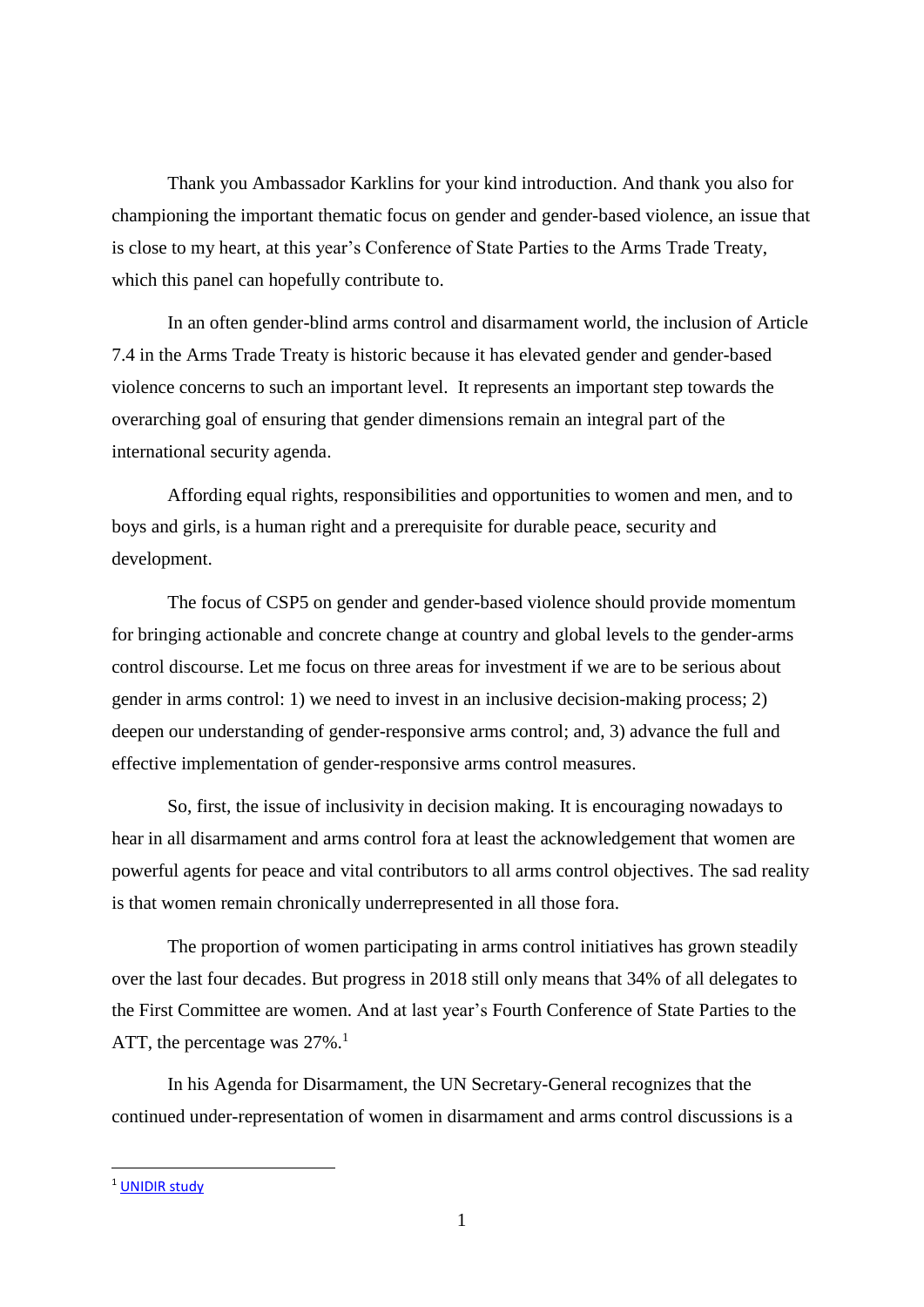loss for all of us, not just for women. Thus, he is committed to achieving gender parity, which means 50/50 on all panels, boards, expert groups and other bodies established under his auspices.

For example, the recently concluded group of governmental experts, GGE, on the UN Register of Conventional Arms (UNROCA) made some gains in increasing the meaningful participation of women with an unprecedented 42% of women experts. The GGE on UNROCA was chaired by a very competent woman - Ms. Mariela Fogante of Argentina. Let me also mention the nomination of excellent women experts to the GGE on cybersecurity that we have just launched.

And yet, we must go further.

The UN Secretary-General has committed himself to achieving gender parity at the group of governmental experts on ammunition, which will convene next year. Without prejudice to equitable geographical balance and the necessary expertise in the subject matter, of course, States wishing to participate in that GGE have a greater chance of being selected when they nominate competent women experts who can actually make contributions on this subject.

I would also like to invite all Member States of the UN when they are drafting, sponsoring and negotiating resolutions that establish those bodies, GGEs etcetera, to ensure that those resolutions include gender balance as an important selection criterion, in addition to all the other traditional criteria. So, this is a call and a request from me, looking at the First Committee on the horizon.

Such commitments can act as powerful drivers for complete change – as long as they are also accompanied by other indicators. Let's be frank. We need both representation and participation. While we should look at numbers and of course aim for parity in representation, we also need men and women to participate equally on substance as well. To date, women are severely underrepresented in leadership positions within delegations and also have fewer opportunities to speak during the meetings. They are seldom the head of the delegation and only 27% of all statements during last year's First Committee were delivered by women.

We have a moral obligation to ensure there is equality in numbers and also substantive contributions, and we know that we can, women can, contribute to all these discussions. We also need inclusive and equitable environments to ensure that we account for

2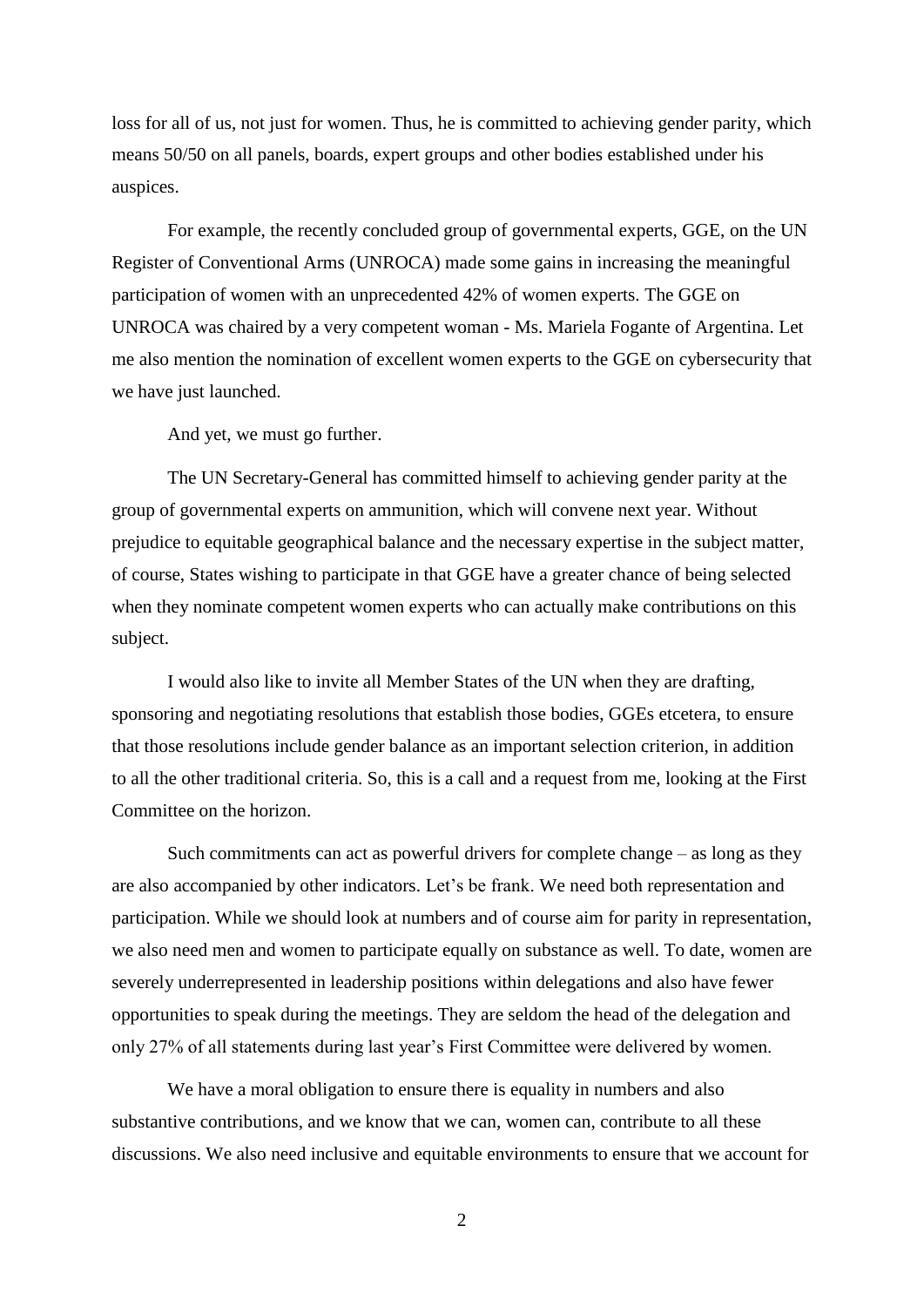all voices and perspectives in our decision-making processes. So, let's look at the inclusiveness of decision-making processes both in terms of numbers but also in terms of substance.

Now, my second point, in addition to representation and participation, we must also look at how we approach gender-responsive arms control.

Gender perspectives are now mainstreamed in nearly all arms control discussions, reports, and negotiated outcome documents – at least at the international level. For example, across General Assembly resolutions there has been a concerted effort to ensure gender mainstreaming in all disarmament and arms control subjects – and this includes subjects from small arms and light weapons, to improvised explosive devices, to nuclear weapons.

I am very pleased to say that we are heading in the right direction. But we need to make sure that our understanding also continues to evolve regarding the way gender roles can shape arms control and disarmament policies and practices. Our grasp of the differentiated impacts of weapons on women and men or the gendered aspects of ownership, use and misuse of small arms must indeed get much better.

If we want to make more progress, there are other key areas that we will need to put concerted efforts towards, such as understanding and agreeing on definitions; collecting disaggregated data; and undertaking gender analyses.

It has already been mentioned that there is not yet a common understanding of what constitutes gender-based violence. We need to gain a more detailed understanding of terminologies and their definitions and how they apply to our work. That is why the thematic focus of this Conference is so important – it provides a platform for learning, understanding and sharing of the concept of gender and gender-based violence.

We are often most familiar with the notion of sexual and physical violence against women. But the definition of gender-based violence incorporates boys and girls, elderly persons, men and persons with non-traditional sexualities and gender identities. And it also extends to verbal, psychological and socioeconomic violence as well. Whenever a gun or other types of conventional weapons are used in any of those contexts, it does become relevant to Arms Trade Treaty. So, this is a dimension that we need to further reflect on.

Other key elements to fostering a deeper understanding of the linkages and patterns between gender and arms are the availability of sex- and age-disaggregated data and gender

3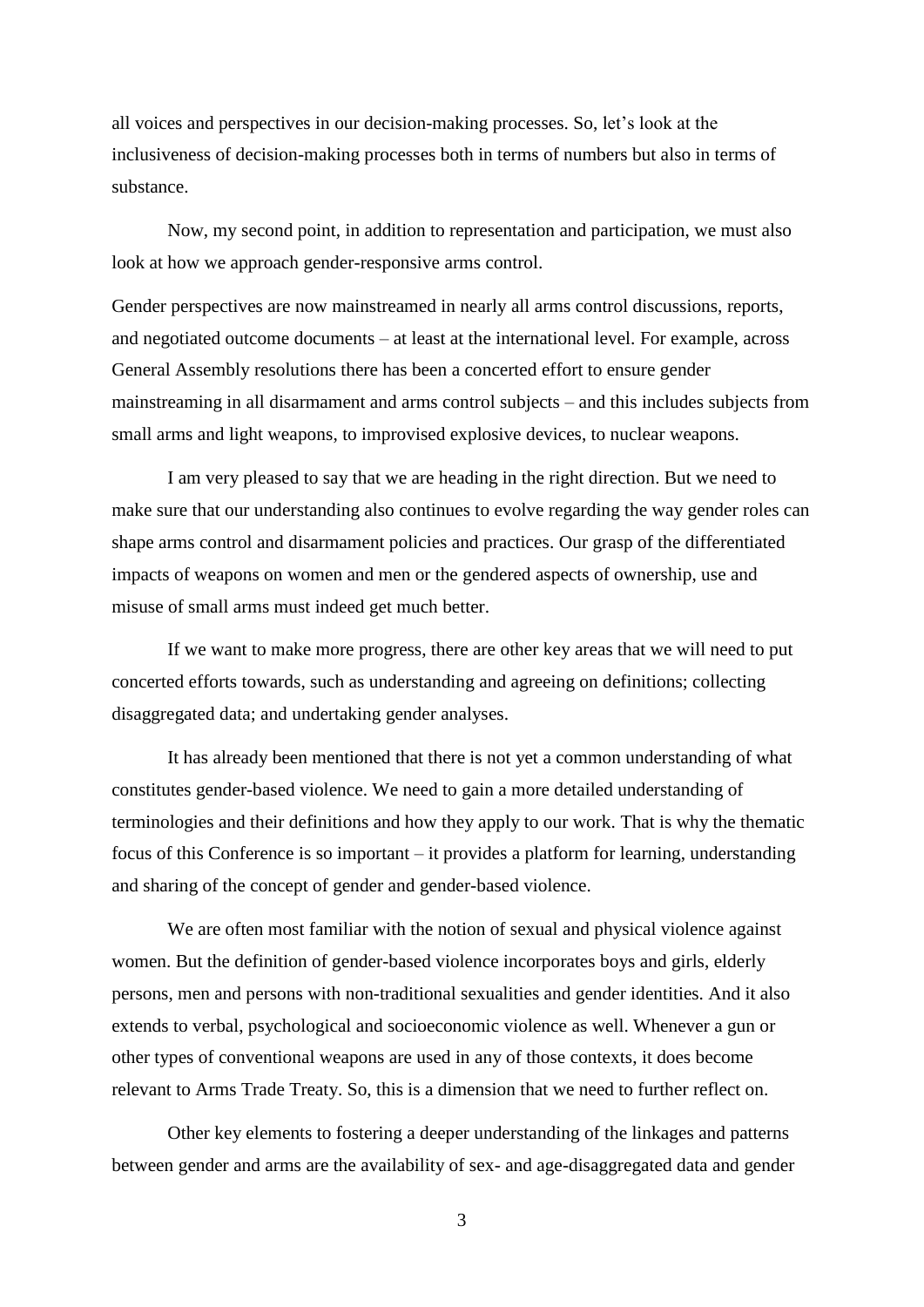analyses. It is fair to say that disaggregated data remains a challenge in arms control, while we have yet to fully commit ourselves to consistently undertaking gender analyses.

Arms control data disaggregated by sex and age helps us in understanding the genderspecific impacts of arms misuse and in designing evidence-based, gender-responsive initiatives to address them, and this is very important. The first step is an assessment of how and why gender differences and inequalities are relevant to the possession and use of arms and ultimately, for the arms trade.

Agreed definitions, quantitative data and qualitative analysis can provide a solid foundation for developing indicators for arms export risk assessments, and for relevant policies and legislation in which gender perspectives are a central element to all decisionmaking and implementation processes. This is something crucial, if we are to really make concrete changes in this area.

Now, let me touch briefly upon my third point, which is implementation.

The ATT is an excellent vehicle for addressing gender-based violence as part of a broader prevention strategy.

Still, the most progressive treaty provisions are only as good as their level of implementation. States must commit themselves to follow through on the full and effective implementation of the instruments and resolutions they are party to.

The inclusion of article 7.4 in the Arms Trade Treaty had the positive effect that it has put arms control on the radar of other agendas such as the Sustainable Development Goals and the Women, Peace and Security Agenda.

When agendas converge, it allows us to work together, to bundle our expertise and to develop a streamlined and comprehensive approach towards our common goals.

The SDGs include targets on ending all forms of violence against women and girls, and on significantly reducing illicit arms trade and flows. The national data collected under the SDG process and those targets can serve as a valuable source of information in the ATT context. So, there is convergence.

Also, the Women, Peace and Security (WPS) agenda is increasingly looking at the relevance of arms control for attaining its objectives. My office is actively supporting those efforts through a number of initiatives, including a multi-year project in support of gender